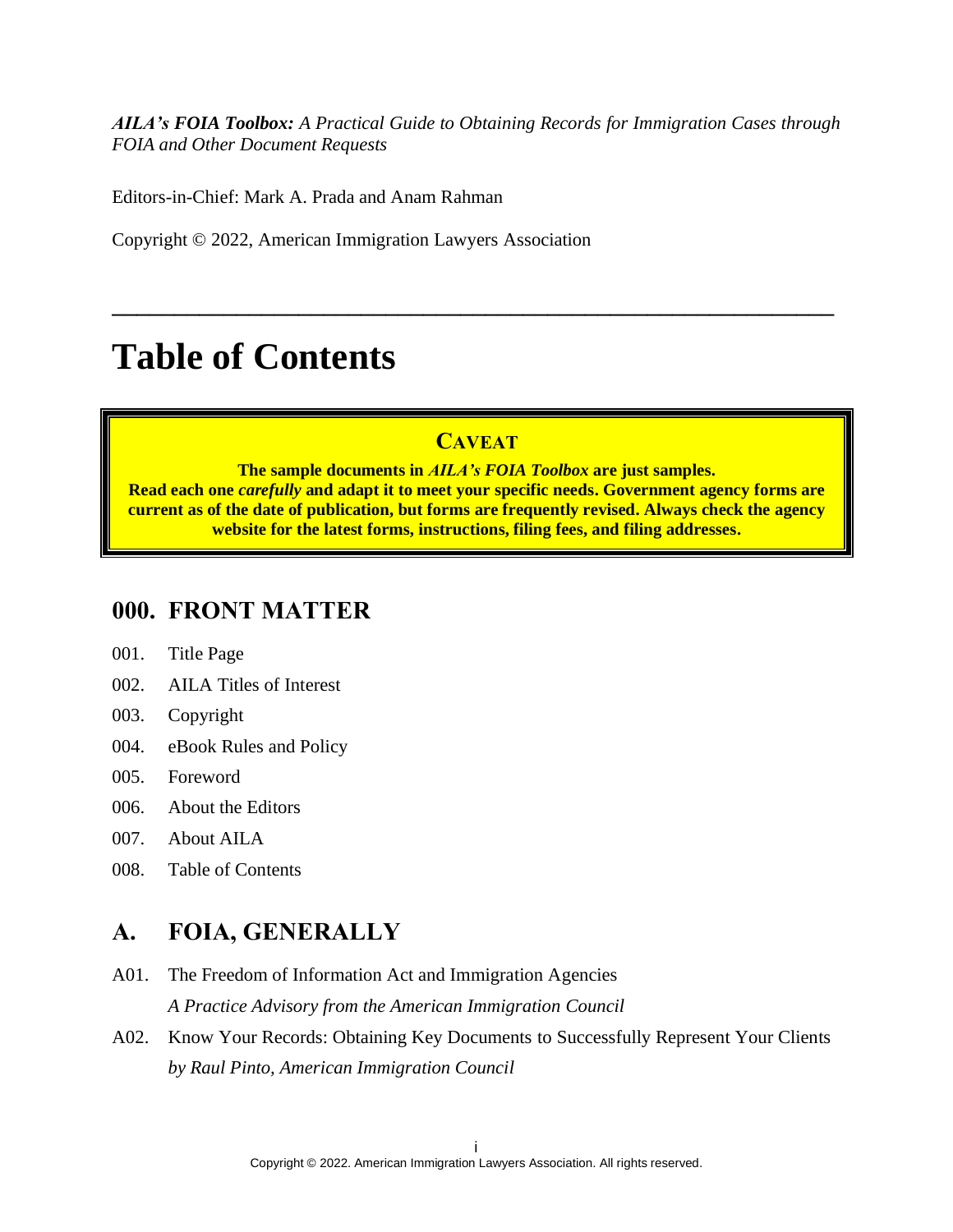- A03. Where to Direct Common FOIA Requests *from CBP and USCIS*
- A04. Freedom of Information Act Guidelines Memorandum *from the Office of the U.S. Attorney General*

#### **B. FOIA REQUESTS TO USCIS**

- B01. How to File USCIS AND DHS FOIA Requests *by Elizabeth Montano and John P. Pratt*
- B02. USCIS Freedom of Information Act Request Guide *from USCIS*
- B03. USCIS Online FOIA Request Form: Screenshots *from USCIS*

## **C. FOIA REQUESTS TO ICE**

- C01. How to File ICE FOIA Requests *by Elizabeth Montano and John P. Pratt*
- C02. ICE Online FOIA Request Form: Screenshots *from ICE*
- C03. ICE Affirmation/Declaration and Consent for Third Party to Receive Documents *from ICE*

#### **D. FOIA REQUESTS TO CBP**

- D01. How to File CBP FOIA Requests *by Elizabeth Montano and John P. Pratt*
- D02. CBP Online FOIA Request Form: Screenshots *from ICE*

### **E. FOIA REQUESTS TO DHS OBIM**

E01. How to File CBP FOIA Requests *by Atessa Chehrazi*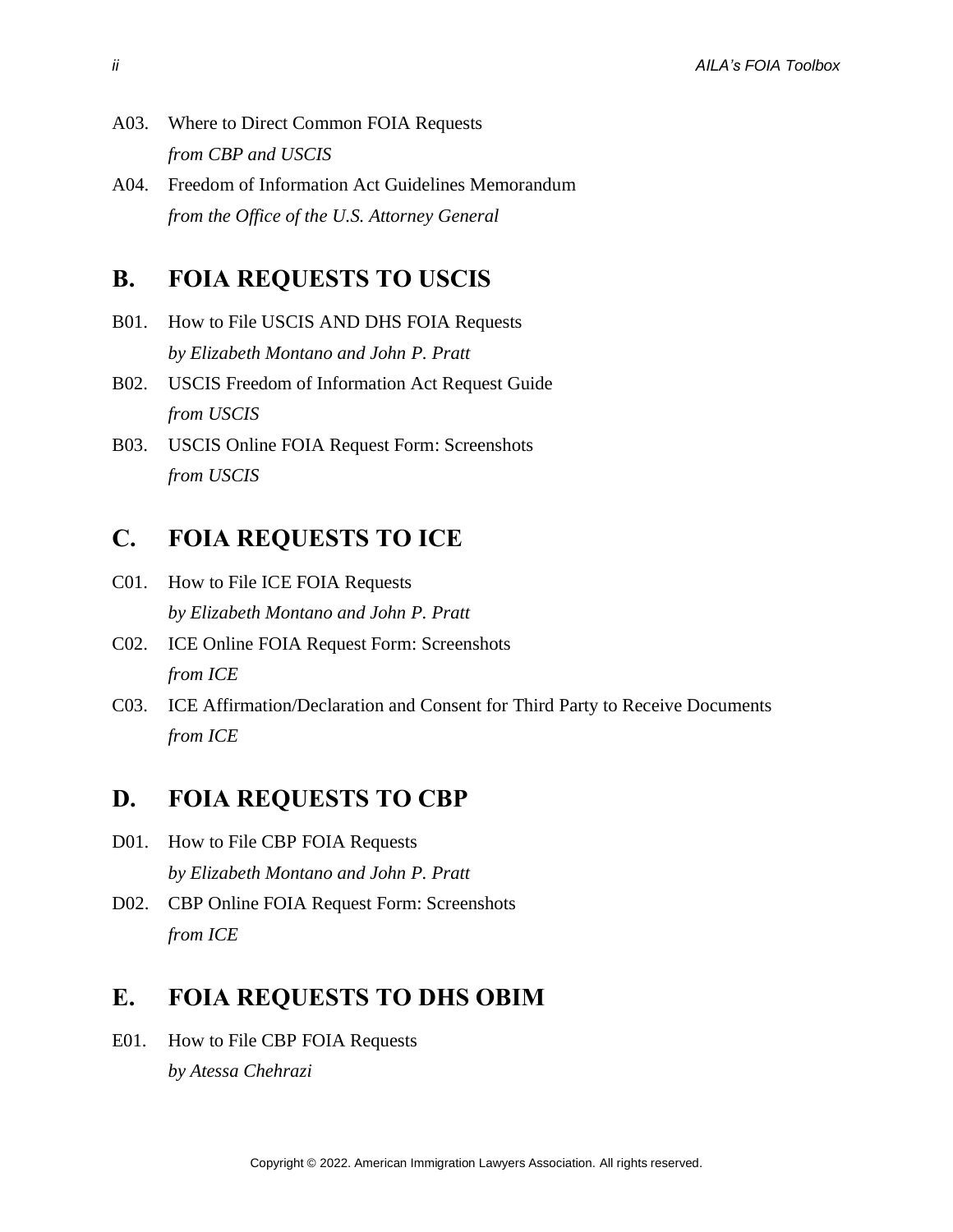- E02. OBIM Online FOIA Request Form: Screenshots *from DHS OBIM*
- E03. OBIM Online FOIA Appeal Form: Screenshots *from DHS OBIM*

# **F. SEEKING RECORDS IN OR ABOUT REMOVAL PROCEEDINGS**

- F01. Seeking Records in or about Removal Proceedings *by Juan Carlos Rodriguez*
- F02. EOIR Online FOIA Request Form: Screenshots *from EOIR*
- F03. Form EOIR-59, Certification of Identity and Release *from EOIR*

# **G. SEEKING RECORDS FROM DOS, DOL, MILITARY, AND IRS**

G01. Obtaining Records and Information from Federal Government Agencies Other Than DHS to Support Individual Immigration Petitions and Applications

*by Faye Kolly and Ruth Lozano McChesney*

- G02. DOS Checklist for Requests for Personal Information—General *from DOS*
- G03. DOS Checklist for Requests for Personal Information—Nonimmigrant Visas *from DOS*
- G04. DOS Checklist for Requests for Personal Information—Immigrant Visas *from DOS*
- G05. Sample DOS FOIA Request for Personal Information *from AILA*
- G06. DOS Form DS-4240, Certification of Identity *from DOS*
- G07. DOS Form DS-5505, Authorization of Release of Information Under the Privacy Act *from DOS*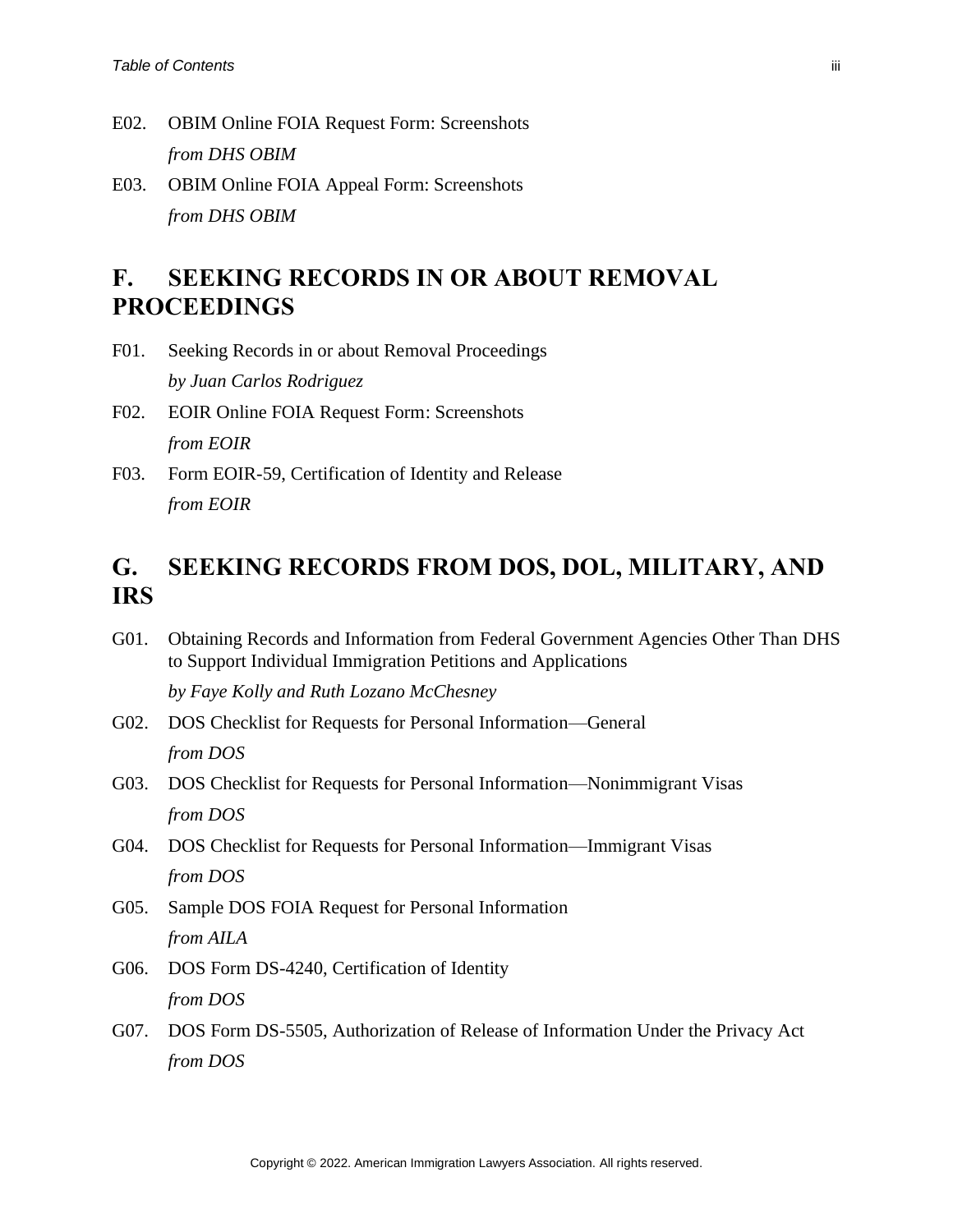- G08. Sample DOS Response Letter to FOIA Request *contributed by Faye Kolly and Ruth Lozano McChesney*
- G09. DOL Online FOIA Request Form: Screenshots *from DOL*
- G10. Form SF-180, Request Pertaining to Military Records *from the National Archives and Records Administration*
- G11. Sample DD214, Elvis Presley *contributed by Faye Kolly and Ruth Lozano McChesney*
- G12. IRS Online Transcript Request Form: Screenshots *from the IRS*
- G13. IRS Form 4506, Request for Copy of Tax Return *contributed by Faye Kolly and Ruth Lozano McChesney*

# **H. SEEKING RECORDS FROM ABROAD FOR VISA PROCESSING**

- H01. Obtaining Documents from Foreign Countries *by Rina Gandhi*
- H02. Sample Letter Authorizing Agent to Obtain Foreign Documents *from AILA*
- H03. Sample Employment Verification Letter *contributed by Rina Gandhi*
- H04. Certification of Translator's Competence *contributed by Rina Gandhi*

### **I. SEEKING CRIMINAL RECORDS**

- I01. Seeking Criminal Records *by Himedes V. Chicas and Diana Pak Yi*
- I02. FBI Form FD-1164, Identity History Summary Request *from the FBI*
- I03. FBI Identity History Summary, Online Application: Screenshots *from the FBI*